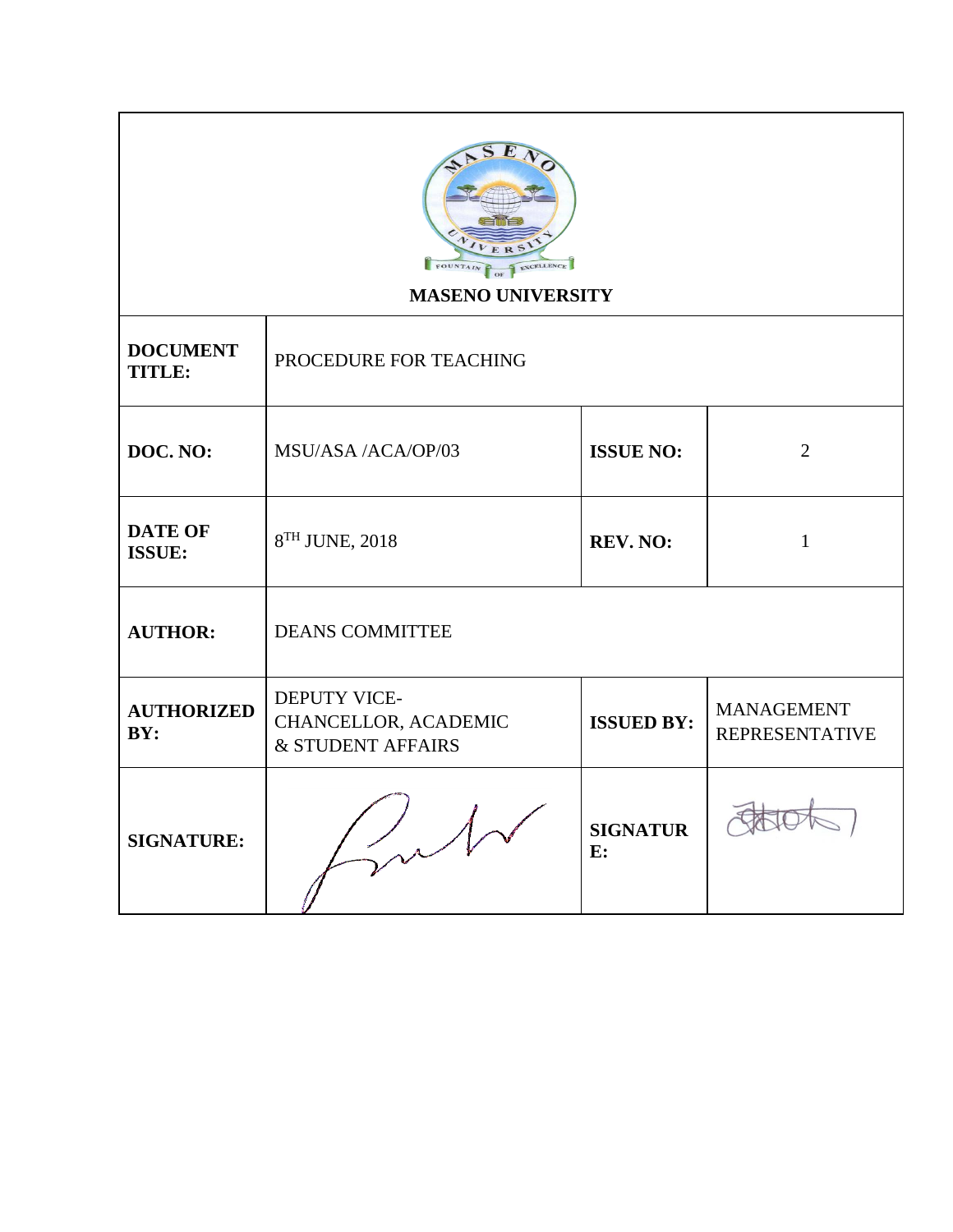|                       | <b>DOCUMENT TITLE   PROCEDURE FOR TEACHING</b> |                  |  |
|-----------------------|------------------------------------------------|------------------|--|
| DOC. NO:              | MSU/ASA /ACA/OP/03                             | <b>ISSUE NO:</b> |  |
| <b>DATE OF ISSUE:</b> | $8TH$ JUNE, 2018                               | REV. NO:         |  |

# **0.1 DOCUMENT CHANGES**

| #                | <b>Date</b>                |                | <b>Details of Change</b>                                                                       | <b>Authorization</b> |
|------------------|----------------------------|----------------|------------------------------------------------------------------------------------------------|----------------------|
|                  | $(dd\text{-}mm\text{-}yy)$ | Page           | Clause/sub clause                                                                              | Title                |
| 1.               | 08/06/2018                 | $\mathbf{1}$   | Inclusion of Author, Title and issuance by<br>MR on cover page                                 | <b>DVC ASA</b>       |
| $\overline{2}$ . | 08/06/2018                 | $\overline{2}$ | Clause 0.2 reviewed to state the procedure<br>shall be available on the University website     | <b>DVC ASA</b>       |
| 3.               | 08/06/2018                 | $\overline{2}$ | 0.1 Inclusion of page and title columns in<br>document change table                            | <b>DVC ASA</b>       |
| 4.               | 08/06/2018                 | $2 - 5$        | Rearrangement of clauses as a result of<br>omission of title that was previously clause<br>1.0 | <b>DVC ASA</b>       |
| 5.               | 08/06/2018                 | $\overline{2}$ | 1.0 omission of title.                                                                         | <b>DVC ASA</b>       |
| 6.               | 08/06/2018                 | $\overline{3}$ | 3.1 and 3.5 Reference to ISO 9001:2015<br>Standard<br>MSU/VC/MR/OP/01<br>and<br>respectively.  | <b>DVC ASA</b>       |
| 7.               | 08/06/2018                 | 3              | Omission of title hence purpose becomes<br>clause 1.0                                          | <b>DVC ASA</b>       |
| 8.               | 08/06/2018                 |                | Omitted 5.1, 5.2, 5.3, 5.4, 6.2, 7.1.1                                                         | <b>DVC ASA</b>       |
| 9.               | 08/06/2018                 | All            | Change of font type and size                                                                   | <b>DVC ASA</b>       |

### **0.2 DOCUMENT DISTRIBUTION**

This procedure shall be available on the Maseno University website for authorized users.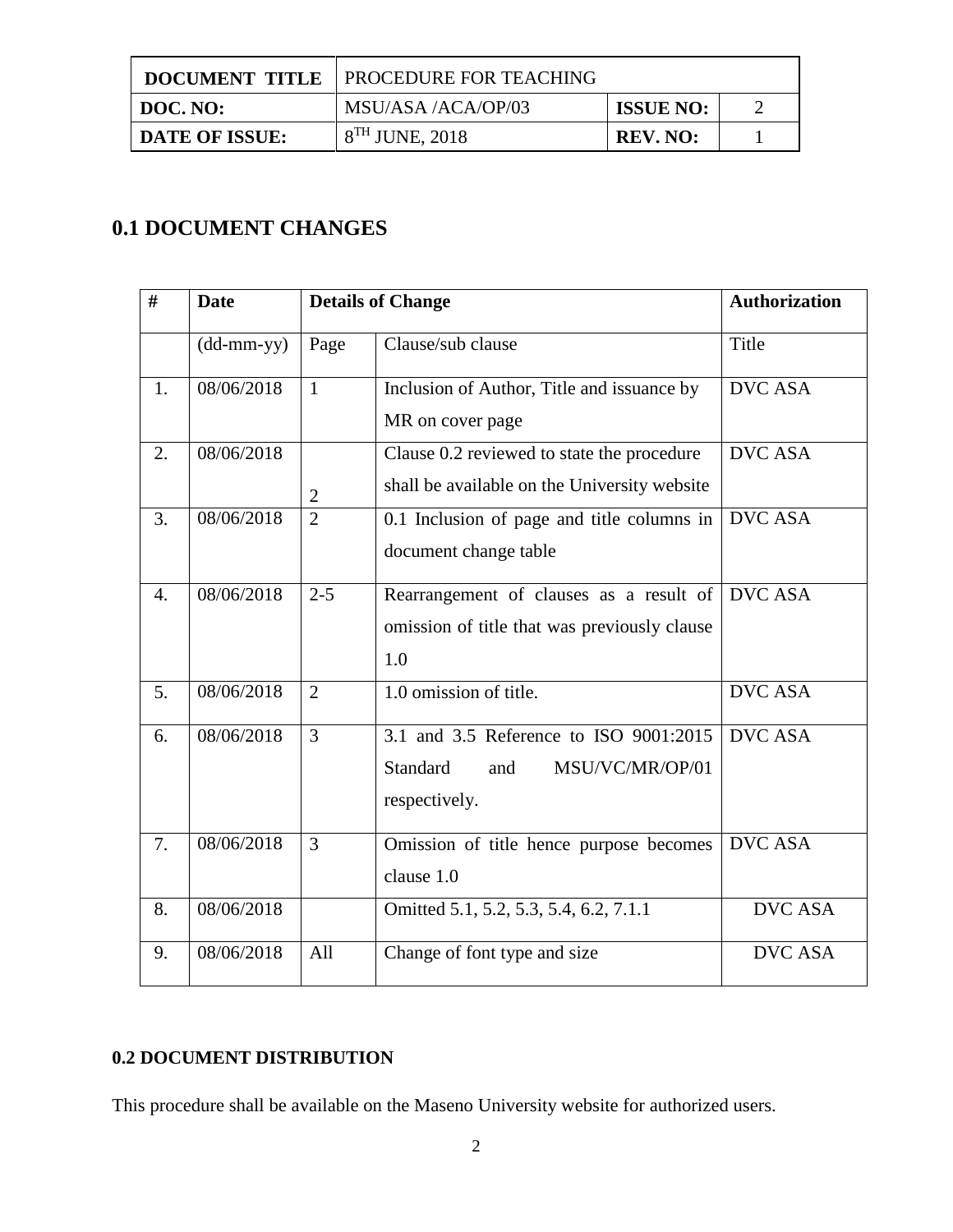|                       | <b>DOCUMENT TITLE   PROCEDURE FOR TEACHING</b> |                  |  |
|-----------------------|------------------------------------------------|------------------|--|
| DOC. NO:              | MSU/ASA /ACA/OP/03                             | <b>ISSUE NO:</b> |  |
| <b>DATE OF ISSUE:</b> | $8TH$ JUNE, 2018                               | REV. NO:         |  |

#### **1.0 PURPOSE:**

This procedure ensures efficient and effective teaching of students within the University.

#### **2.0 SCOPE:**

This procedure covers the management of all matters concerned with teaching of students.

#### **3.0 REFERENCES:**

- 3.1. ISO 9001:2015 Quality Management System Requirements
- 3.2. Maseno University Quality Manual
- 3.3. Maseno University Statutes
- 3.4. Maseno University Examination Rules and Regulations
- 3.5 MSU/VC/MR/OP/01

#### **4.0 TERMS AND DEFINITIONS**

- 4.1 **Registrar Academic & Student Affairs** Chief Administrative Officer in the Academic department.
- 4.2 **Academic Division -** Division charged with handling Academic Affairs in the University.
- 4.3 **Lecturer –** One in charge of teaching and examining students on a given course.

#### **5.0 RESPONSIBILITIES:**

The Deans of Schools and Registrar, ASA shall be responsible for the effective implementation of this procedure.

#### **6.0 Method**

#### **6.1Teaching procedures**

6.1.1 Academic Division shall ensure that lecture time tables are prepared and posted on the student's notice boards and University Website before learning begins.